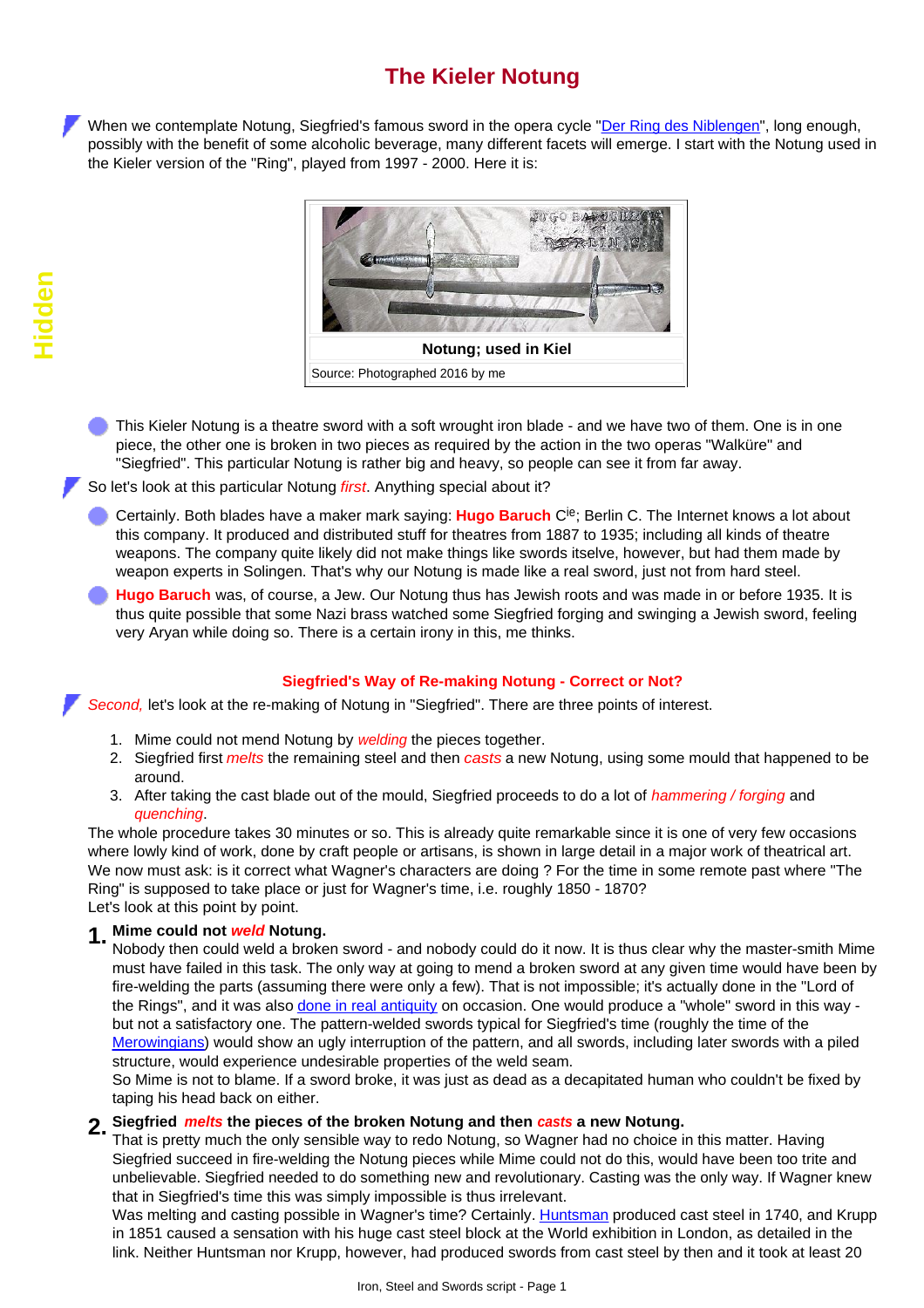more years or so before cast steel became a major issue. Whatever - it is perfectly possible that Wagner knew something about casting steel and recognized that this new technology had a large potential. I doubt, however, that he knew a lot and used his knowledge to imbue all kinds of deep meaning to the casting act.

# **3. Siegfried** *hammers* **away at his cast sword and also** *quenches* **it.**

Does that make sense? The quenching, yes. If the broken Notung was made from good 0.7 % carbon steel, proper quenching would harden the edges by martensite formation. But what could be achieved by hammering? Heavy hammering would produce some cold-working and thus also some hardening. But all of that would be lost during the last heating before the final quench. So all this hammering just changes the shape obtained after casting and that makes no sense *if* the mould already provided for the shape desired. In all the performances of Siegfried that I have seen, the mould does just that. The first question then is: Why should Siegfried change the shape of the freshly cast sword by hammering? The second question is: why should there be a sword-mould around anyway, considering that nobody in the world has ever cast a steel sword before, certainly not Mime? The availability of a crucible that could take the temperature is also somewhat surprising.

Artistic license, perhaps? Wagner understandably could not worry about those pesky details and we thus are justified to assume that a mould that happened to be around just so would also provide for the right shape for the blade. Well, Wagner was smarter than that. His stage directions actually are:

*Er giesst den glühenden Inhalt des Tiegels in eine Stangenform und hält diese in die Höhe .... Er stösst die gefüllte Stangenform in den Wassereimer; Dampf und lautes Gezisch der Kühlung erfolgen.*

Siegfried, in other words, pours the molten steel in a "Stangenform", a mould for a rod. Then he quenches the filled mould in cold water since he is too impatient to wait for natural cooling

A mould for a rod - an utility item after all - might have been around, possibly from casting bronze on occasion; at last it's far more likely than a mould for a sword blade. This leaves Siegfried no choice but to forge the blade from the rod. It also allows him plenty of time to sing one of the best known arias of the Ring. The hammering thus does make sense, after all, if one follows Wagner's directions (which no self-respecting director would ever do, of curse).

### **4. Siegfried** *splits the anvil* **with the finished Notung**

*Magic* swords might do that. Real swords, no matter how great, will not. At least not the anvil used for their forging since this must have been a rather good and solid anvil by definition. Real swords would already have big problems to split a piece of wood that would be no challenge whatsoever for a standard non-magical axe. That's because the physics of hitting something with longish stick-like objects is [rather involved](http://www.tf.uni-kiel.de/matwis/amat/iss_dec_15_2021/kap_c/backbone/rc_4_1.html)

From a metallurgical point of view, the re-making of Notung is thus rather well done and somewhat ahead of the stateof-the-art of (Wagner's) time. It goes without saying that most of the Wagnerians are blissfully unaware of all the questions coming up in this context. However, some of these fellows did notice, for example *Lutz Köpnick*, who wrote a learned 20 page article about the metallurgical aspects of the making of Notung by young Siegfried  $\frac{11}{1}$ . He did mix up about everything that could be mixed up - Huntsman's crucible steel with the Indian wootz variety, smelting with melting, and so on - but to his ever-lasting credit he got the right ideas and asked some of the right questions.

#### **Notung's Role in the Ring**

*Third*, we now need to look at Notungs role in the "Ring". And that necessitates looking not just at the physical Notung that gives physical power to its wielder but also at what Notung symbolizes.

I have given you a long module about ["swords and symbols"](http://www.tf.uni-kiel.de/matwis/amat/iss_dec_15_2021/kap_2/advanced/a2_1_1.html) but you don't have to read it all. It is obvious that first and foremost Notung is a [phallic symbol,](http://www.tf.uni-kiel.de/matwis/amat/iss_dec_15_2021/kap_2/advanced/a2_1_1.html#sword; phallic symbol) projecting the sexual power of Siegmund / Siegfried in particular and the male principle in general. Siegfried says it outright:  $\frac{41}{2}$ 

| Starr ward er und steif.  | Stiff and firm it is.     |
|---------------------------|---------------------------|
| herrisch der harte Stahl: | masterful the hard steel: |
| heisses Blut doch         | soon it will draw         |
| fliesst ihm bald!         | hot blood!                |
|                           |                           |

Wagner aficionados know this, of course, and have remarked at length on the topic; e.g. our author from before  $\frac{11}{2}$ . What nobody seems to have appreciated in this context is that the name "Notung" can be interpreted in [two](http://www.tf.uni-kiel.de/matwis/amat/iss_dec_15_2021/kap_2/illustr/i2_1_1.html#notung; sword name) [ways](http://www.tf.uni-kiel.de/matwis/amat/iss_dec_15_2021/kap_2/illustr/i2_1_1.html#notung; sword name). On the physical plane, "Notung" is something that "came to me when I needed it" ("Not" = need) or "releaser" in short. On the symbolic plane one might just as well associate the German word "Nötigung" with Notung, literally: to put somebody in need, to cause distress, but really meaning: "to force yourself on somebody" or simply "sexual assault". Notung then would mean rather something like "enforcer", "forcerator", "raptor"

It is remarkable in this context that many of the known names of "magical" swords are good names for their owners penises, too. More details [here.](http://www.tf.uni-kiel.de/matwis/amat/iss_dec_15_2021/kap_2/illustr/i2_1_1.html#_21) It is also remarkable that there is no sheath for Notung. Siegfried runs around with a naked Notung, ready to stick it into any sheath coming his way.

<span id="page-1-0"></span>When Siegmund rips Notung out of the tree he gains both a magical sword that gives him not only physical power but, by way of its magic, supreme power not to be resisted by mortals. We are certainly justified in assuming that the symbolic Notung was magical too, and that nobody could withstand the power of Siegmund's (and later Siegfried's) enforcer. Well, not quite. Wotan, Siegmund's daddy, actually breaks Notung with his power[-spear](http://www.tf.uni-kiel.de/matwis/amat/iss_dec_15_2021/kap_2/advanced/a2_1_1.html#sword; phallic symbol) (also a phallic symbol) while killing his son and thus demonstrates who so far still has the biggest.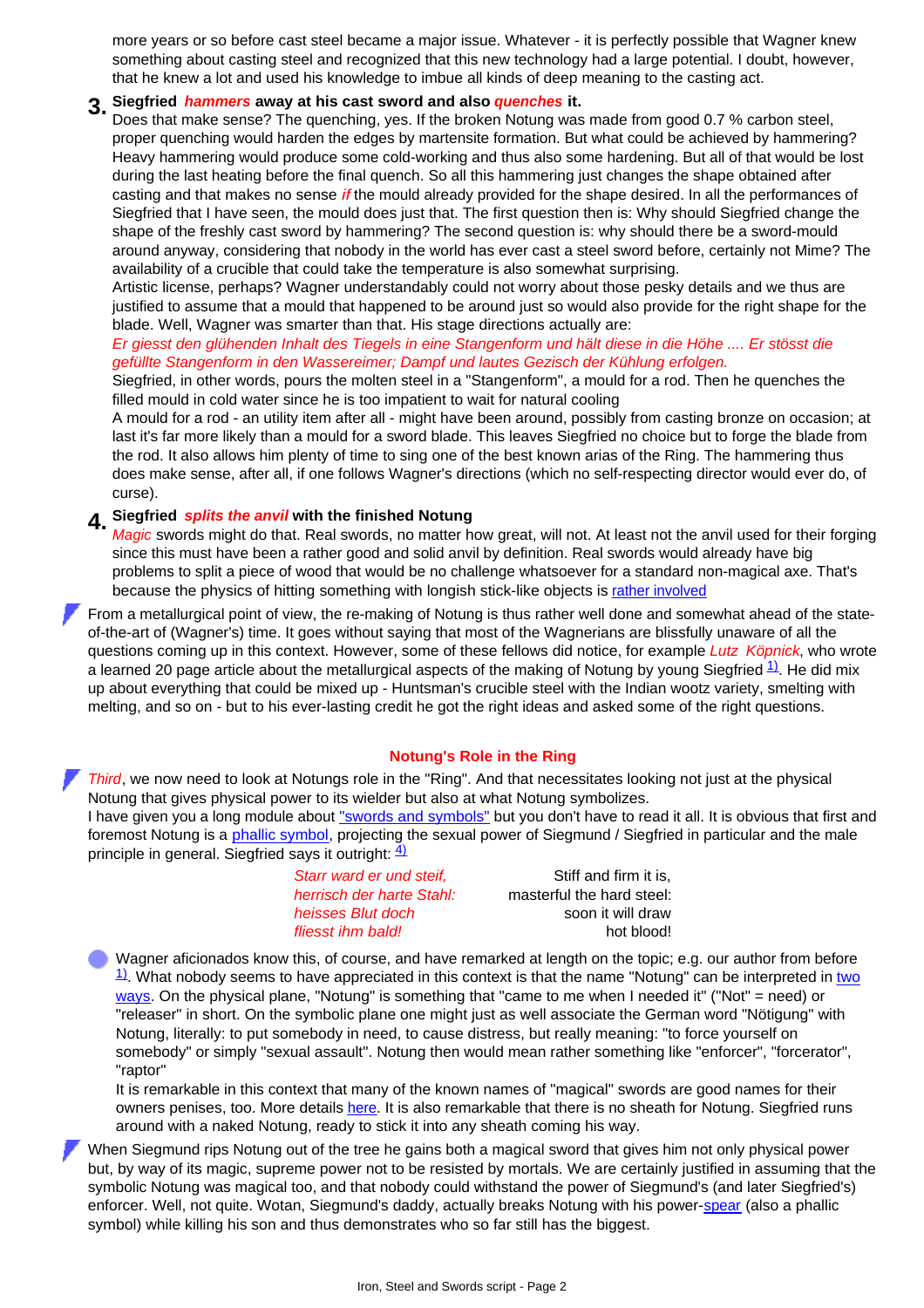In fact, the magic of the physical sword is no more remarkable than the magic of the symbolic one. The remarkable physical things Siegfried does with his super sword is: to cleave the anvil, kill the dragon, break Wotan's spear, and cut through Brünnhildes armor. That might take some magic, indeed, but not all that much. For Siegmund, only the magic symbolic sword produces first sensational results:

- 1. Sieglinde, Siegmund's *sister*, immediately falls for it and needs to sheath it.
- 2. A little later Brünnhilde appears because Wotan ordered her to kill Siegmund. But she too falls head over heels for the guy with the sword (her (half) brother actually) and now tries to save his live.

One opera later, in possession of physical and sexual power, Siegfried now sets out "um das Fürchten zu lernen" (to learn fear) and that necessitates to stick Notung into somebody. In other words: he has to experience his first fight and his first fuck. On the way he encounters a "Waldvögelein" (little woodbird) and tries to emulate its singing: *Er bläst auf dem Rohr. Er setzt ab, schnitzt wieder und bessert. Er bläst wieder. Er schüttelt mit dem Kopfe und bessert wieder. Er wird ärgerlich, drückt das Rohr mit der Hand und versucht wieder.* This is a thinly disguised recounting of an unsuccessful first attempt at masturbation as suggested by the "Wald vögeln fein"  $\frac{5}{2}$ . I do work with the benefit of Arno **Schmidt**, as you now must realize.

- By killing the dragon Siegfried becomes the owner of the Ring of Power. On a symbolic level a [ring is the female](http://www.tf.uni-kiel.de/matwis/amat/iss_dec_15_2021/kap_2/advanced/a2_1_1.html#ring; vaginal symbol) [counterpart](http://www.tf.uni-kiel.de/matwis/amat/iss_dec_15_2021/kap_2/advanced/a2_1_1.html#ring; vaginal symbol) of the male sword; [this link](http://www.tf.uni-kiel.de/matwis/amat/iss_dec_15_2021/kap_2/articles/tlotr_lol.pdf) will tell you more about that than you ever wanted to know. Siefried now is the owner of the male and female power principle. However, killing the dragon didn't teach him fear so he sets out to conquer Brünnhilde (following the Waldvögelnfein's advice),
- Eventually he makes it to Brünnhilde's fiery rock. Wotan, his grandfather, tries to stop him but can't and gets castrated by Notung (breaking his power spear). Siegfried now has the biggest and we will never see Wotan again. Finding Brünnhilde he first takes her symbolically (Notung cuts through her armor). Next he requests that she opens her eye (singular!):

|                              | How shall I wake the       |
|------------------------------|----------------------------|
| Wie weck' ich die Maid,      | maid                       |
| dass sie ihr Auge mir öffne? | so that she opens her      |
| - Das Auge mir öffne?        | eves?                      |
| Blende mich auch noch der    | But when she opens her     |
| Blick?                       | eyes.                      |
|                              | will the sight dazzle me?! |

To "open her eye", guess what that means  $2$ . And the first time you saw an open eye was quite dazzling, indeed, in times when porno was unknown.

Siegfried and Brünnhilde are technically still virgins. Brünnhilde is also Siegfried's aunt; so it takes a bit of prior rationalizing (via singing) before the deed is done.

End of Siegfried the opera.

The real Siegfried we meet once more in "Götterdämmerung". Somehow he got tired of Brünnhilde on her fiery rock and runs off to have some fun and possibly a beer or two. He gets stuck with King Gunther, his sister Gurtrune, and their half-brother Hagen, the captain of the armed men. Lots of men and one woman. Nobody is married. We have a homosexual group, in other words.

Wagner appears to be the opposite of a homosexual; his adventures with females are legendary, after all. But plenty of Wagnerians have certain suspicions; there are many learned articles and a whole book about Wagner's possible leanings in that direction  $3/3$ . We may thus feel justified in following this angle for a while.

Siegfried actually left the "Ring" with Brünnhilde and thus appears at Gunthers court only with Notung and without the mighty female principle. He even agrees to having Brünnhilde recycled for Gunther who, as King in very Chrstian times when homosexuality was severely frowned upon, needed a cover-up wife but was unable to seduce a female on his own. He would have preferred Siegfried as partner and actually says so in quite blunt terms:

| yours is my inheritance,        |
|---------------------------------|
| my land and people:             |
| may my body bear witness to     |
| my oath!                        |
| Myself too I offer as your man. |
|                                 |
|                                 |

In the benighted good old times a gay marriage was frowned upon, however, and Gunther had to pretend normality with Brünnhilde. He was not very successful. Brünnhilde, to say it politely, is less than enthusiastic about his sword play.

Siegfried eventually takes back the Ring and thus becomes irresistible to all the gay men. He is also not quite sure on which side he actually stands. He likes "hunting", i.e. frolicking with the men but also likes to flirt with the good-looking Rhine maidens he encounters in the woods. Only after Hagen makes an end to the pretense and penetrates him forcefully from behind with his spear (we already [covered](#page-1-0) what spears symbolize), does Siegfried remember that his one and only love object is Brünnhilde. Too late - there will be no survivors.